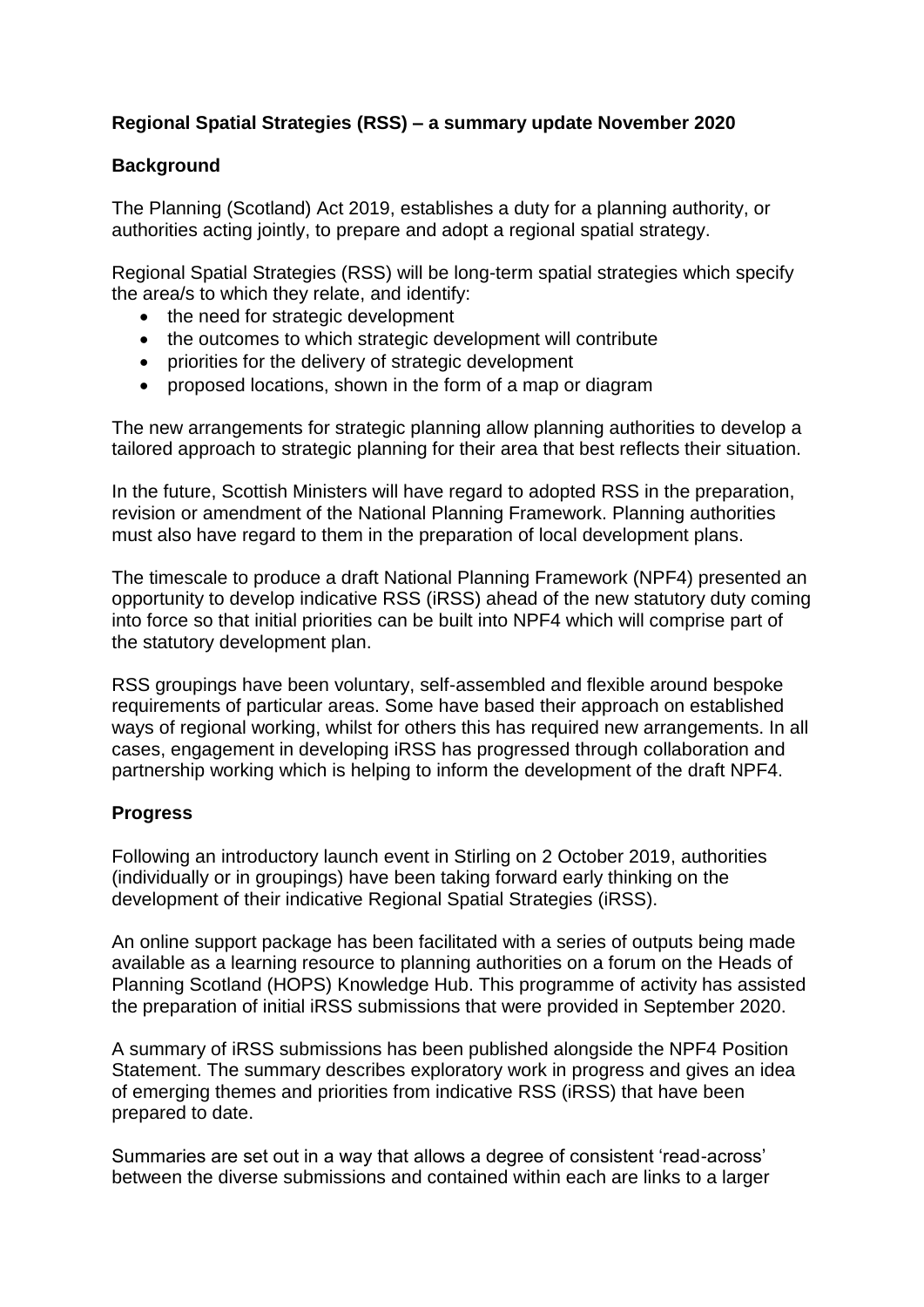format spatial strategy diagram and a short video presentation. The summary also notes the participating authorities in each of iRSS grouping and further information about each iRSS is available from the authority / grouping.

### **Next steps**

The iRSS submissions provide a basis to start to think about how they collectively help to inform the development of a national spatial strategy. Work is therefore currently underway (as at November 2020) to translate the various, diverse iRSS submissions into an integrated, consistent mapping that provides a national overview of the various strategy diagrams.

The finalised iRSS submissions will inform the preparation of the Draft NPF4 that will be prepared over the summer and laid in Parliament in autumn 2021, following which there will be a period of formal consultation.

In tandem with this, lessons learned from engaging in this collaborative process will help to shape the preparation of statutory guidance which will be consulted on in autumn 2021 with the aim of enacting the Duty in spring/summer of 2022.

### **Q&A** (as at November 2020)

**We have submitted an iRSS, why is there a need for a further submission?** The iRSS submission in September 2020 allowed a chance to develop a baseline understanding; both in terms of helping to form a national overview, but also in enabling those for who this is a new area of activity to make some early progress. This has been valuable in helping to inform the NPF4 Position Statement.

Having completed this, there is now an opportunity to reflect on collective learning and to take account of wider public and stakeholder engagement along with feedback about how the early submissions are aligning with wider policy interests. Regional groupings may also wish to revisit their approach to reflect the wider objectives of the Position Statement.

The further submission by the end of April 2021 will help to inform the preparation of the draft NPF4 that will be laid in parliament.

#### **Why is there a need to carry out further engagement?**

Regional scale planning is a great opportunity for planning authorities to work with others to ensure spatial thinking is reflected in wider strategies and programmes, and to secure a broader perspective on strategic priorities. The early stages of developing an iRSS occurred against a backdrop of the Covid pandemic which limited the extent to which wider engagement has been possible. In many cases, the early work has allowed the opportunity to develop a baseline position that sets a basis for wider engagement with other stakeholder interests that are seeking to provide input to this process of developing the iRSS. We expect that the statutory guidance will emphasise the importance of an open and inclusive approach to preparing RSS.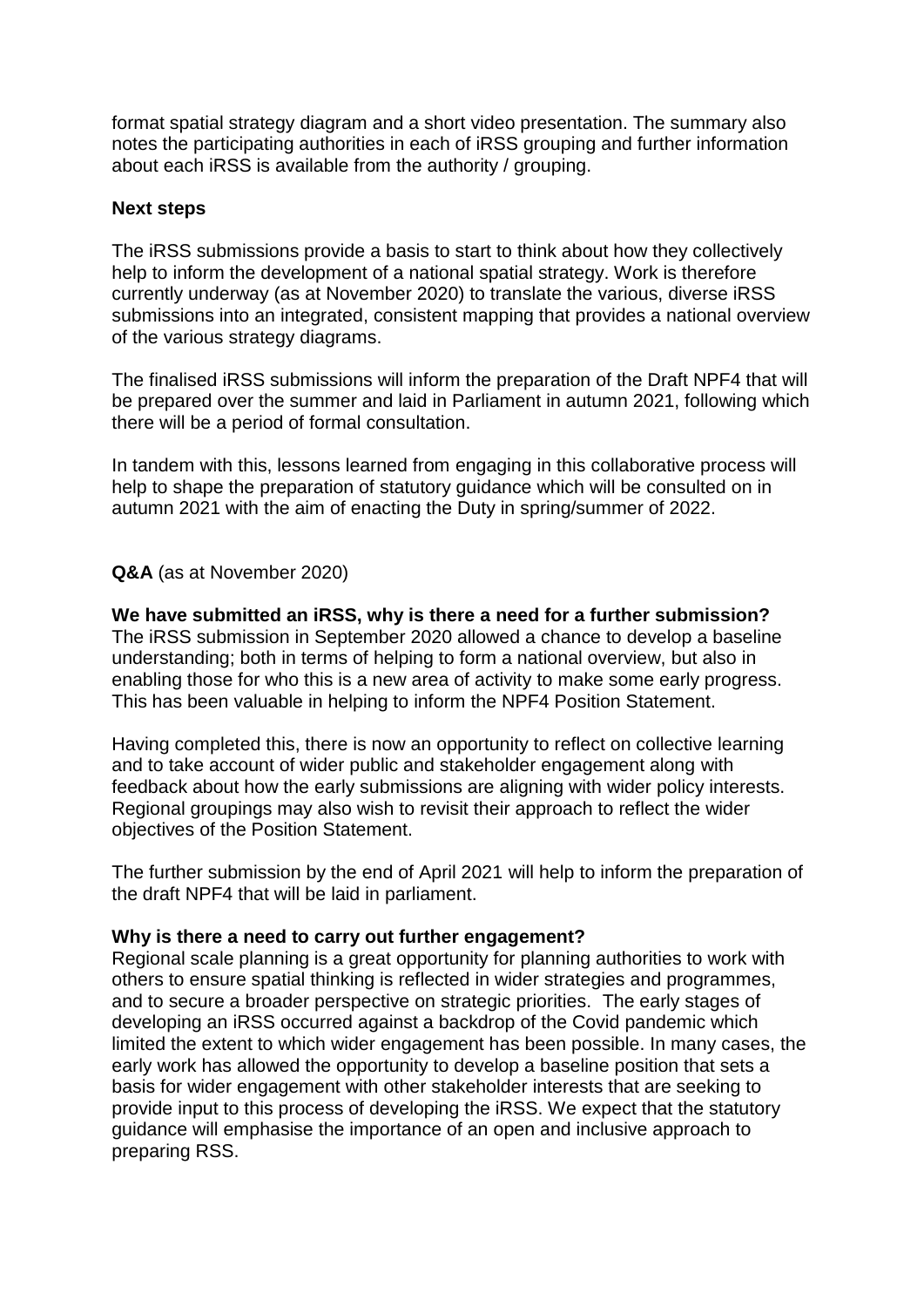# **How should we go about developing the iRSS?**

It will be for authorities/ groupings to decide how they wish to go about developing their iRSS, to consider how and who they will engage with.

We are interested in feedback from this experience as the learning will help to inform the development of the statutory guidance which will enact the duty to prepare RSS.

### **Why is the SG carrying out a mapping exercise of the iRSSs?**

The various iRSS submissions cover a diverse range of representation styles, with differing legends, formatting etc. Work is therefore underway to translate the various submissions into an integrated, consistent mapping that provides an indicative national overview of the various strategy diagrams that can help to inform the development of a national spatial strategy.

The SG interpretive mapping will be as accurate a reflection as possible of the original submissions, albeit that some judgement may be required in order to achieve the level of consistency that is being sought at this stage.

# **Is the RSS to link with major policy drivers, and what are these?**

In the first instance, there has been an aim to align iRSS with major policy areas that include Strategic Transport Projects Review (STPR2), the Infrastructure Investment Plan (IIP) and Economic Development i.e. city and region growth deal proposals.

As the early work has identified, there are a range of other policy areas that RSS groupings may wish to consider and reflect in their developed iRSS. Some examples might include - Regional Land Use Partnerships, forest and woodland strategies, tourism strategies, flood management strategies that link with wider catchment areas and upland land use management. These are some of the suggestions that have been identified through the early process of preparing iRSS.

# **What will the SG feedback about the emerging iRSS comprise?**

SG will seek to gather feedback from STPR2, IIP and Economic Development in the first instance and to make this available for the end of January 2021. The feedback is intended to assist the further refinement and development of the iRSS. The SG feedback will not be offering a judgement on the iRSS or how it should develop. How the iRSS develops if for the RSS authority/ grouping to determine.

#### **What is the SG doing to support this further process?**

The SG is considering how it can support the further development of the iRSS. An initial suggestion is to host an interim event in February 2021 and a further 'show and tell' session, towards the end of April 2021 in order to share learning and shape the development of the Statutory Guidance.

Any further support will be informed by HOPS input and will maintain the spirit of collaborative working that has been supported in the work to date.

# **We were asked to consider four major themes – carbon, people, work, place – but our strategy and/or projects doesn't neatly fall into these categories.**

It is recognised that projects, programmes and strategies may not neatly divide into the four suggested themes and that in most cases they are influenced by, or affect,